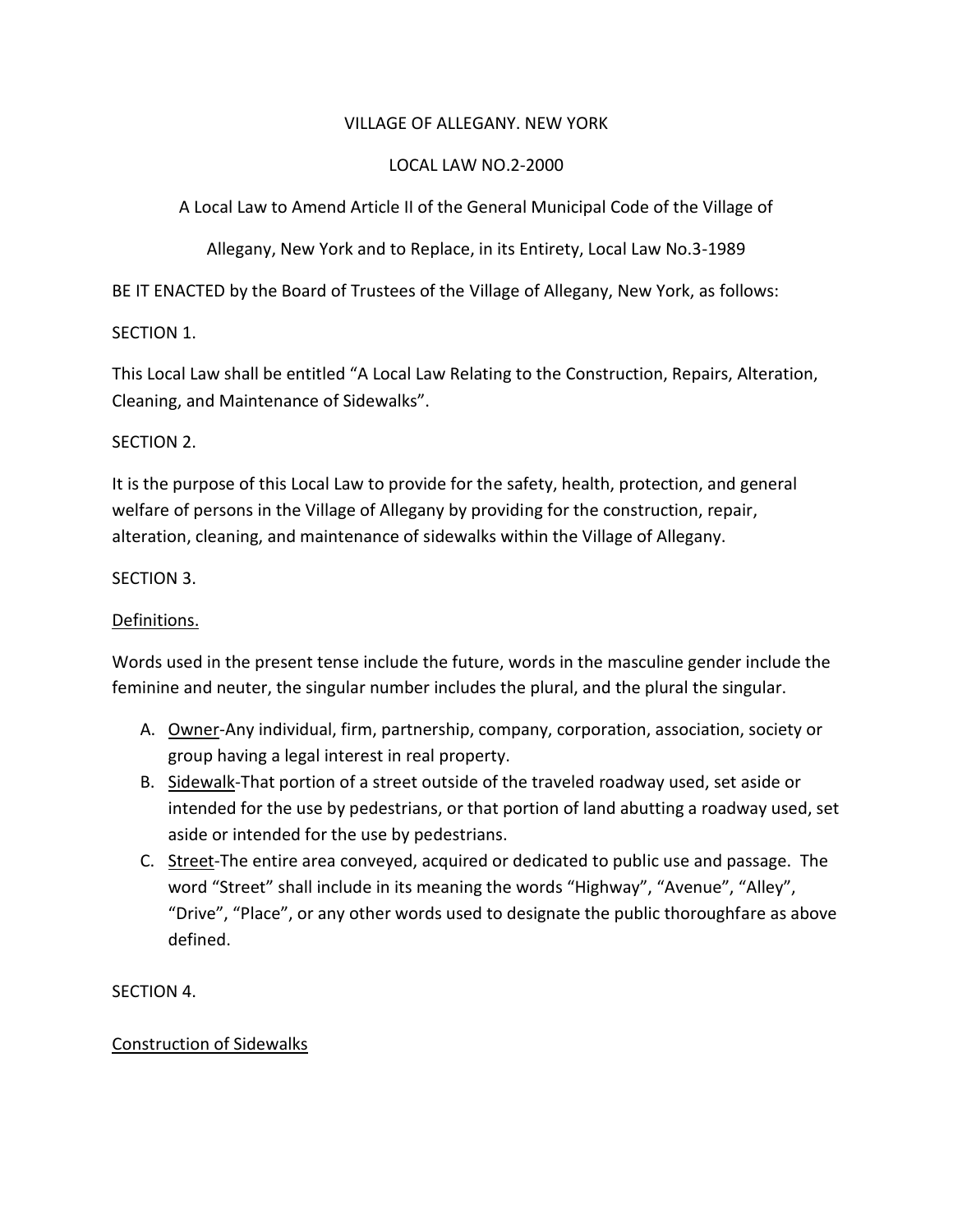The Board of Trustees shall have the power to cause sidewalks on the streets and highways in the Village of Allegany to be constructed or to otherwise improve the space between the outside limits of the street and the curb or improved portion of the street-and to determine and prescribe the manner of doing the same, the materials to be used thereon, the quality of the materials to be used and to direct that the whole, or any part of the cost of any improvement or work so directed to be then assessed upon the property deemed to be benefitted, or that the whole or part of the cost thereof be charged to the Village at large, and the remainder, if any, be assessed to the property deemed benefitted and that the cost thereof, if not paid by the property owner, be collected in the same manner as other taxes are collected by virtue of the Local Law and the same shall be a lien on said land or lot.

# SECTION 5

# Repair, Alteration, Cleaning and Maintenance of Sidewalks

- A. It shall be the duty of every owner of any premises or parcel of land abutting on any public street in the Village of Allegany to keep the sidewalk abutting the same in good order and repair.
- B. It is the responsibility, and on notice from the Village of Allegany Board of Trustees, through its Village of Allegany Sidewalk Committee or the Director of Public Works and/or Code Enforcement Officer, it shall be the duty of any owner of any premises or parcel of land within the Village of Allegany to repair, alter, clean, maintain and/or reconstruct the sidewalk located on the parcel between the street line and the curb or improved portion of the street.

# SECTION 6

# Construction, Repair, Alteration, Cleaning and Maintenance

In cases where there is no sidewalk on premises, within the Village of Allegany or State of New York right-of-way, abutting on any street in the Village of Allegany, the Board of Trustees, through the Village of Allegany Sidewalk Committee, or the Director of the Department of Public Works and/or the Code Enforcement Officer, may determine to require the property owner to construct sidewalks on said premises.

In case where a sidewalk has previously been constructed or installed, and if the same is determined to be a defective sidewalk, and therefore in need of repair, alteration, cleaning, or maintenance, as determined by the Village of Allegany Sidewalk Committee or the Director of the Village of Allegany Department of Public Works and/or the Code Enforcement Officer, the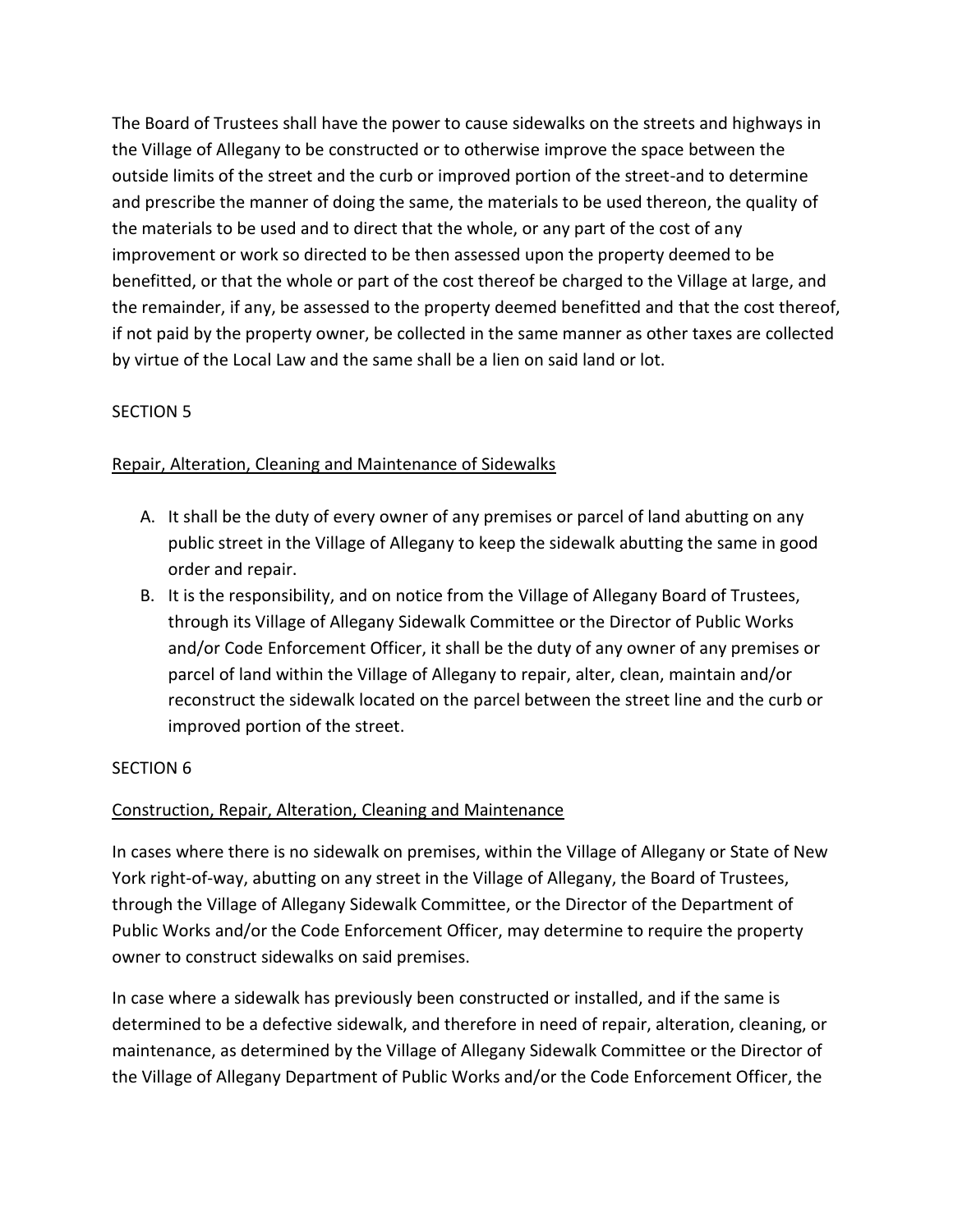property owner abutting said defective sidewalk may be directed to repair, alter, clean, reconstruct and/or maintain said sidewalk.

The following conditions, although not all inclusive, of a sidewalk, and any other conditions that the Village of Allegany Sidewalk Committee or the Director of the Department of Public Works and/or the Code Enforcement Officer determines present a danger or risk of injury to person, shall constitute a defective sidewalk:

- A. Unsafe surface, including but not limited to holes, depressions, breaks, or protrusions.
- B. Ridges or gaps adjoining sidewalk blocks.
- C. Difference in elevation of surface or of adjoining walk blocks.
- D. Peeling or crumbling of the surface of the sidewalk.
- E. Tilting of sidewalk or sidewalk blocks, except in case of handicapped ramps, driveway approaches or other similar situations.

## SECTION 7

#### Notice

Said construction, repair, alteration, cleaning and maintenance of sidewalks shall be completed within sixty (60) days after service of written notice upon said property owner. Service of said written notice may be made personally, by regular U.S. Mail or by certified mail addressed to the last known address of said owner as shown on the records of the Village of Allegany.

Where there is more than one (1) owner, service upon any of the owners shall be sufficient notice.

Service by personal delivery shall be deemed completed on the date said service is made.

Service by mail shall be deemed complete upon deposition of same in a post office or official depository under the exclusive care and custody of the United States Postal Service within the State of New York.

#### SECTION 8

#### Hearing

Within ten (10) days of personal service, or within fifteen (15) days of service being completed by mailing, the affected property owner so served shall have the right to file a written request for a hearing with the Village of Allegany Sidewalk Committee. Said written request shall be delivered to the Village of Allegany Clerk's Office. The request shall state the reasons for requesting the hearing and the action or relief sought by the owner.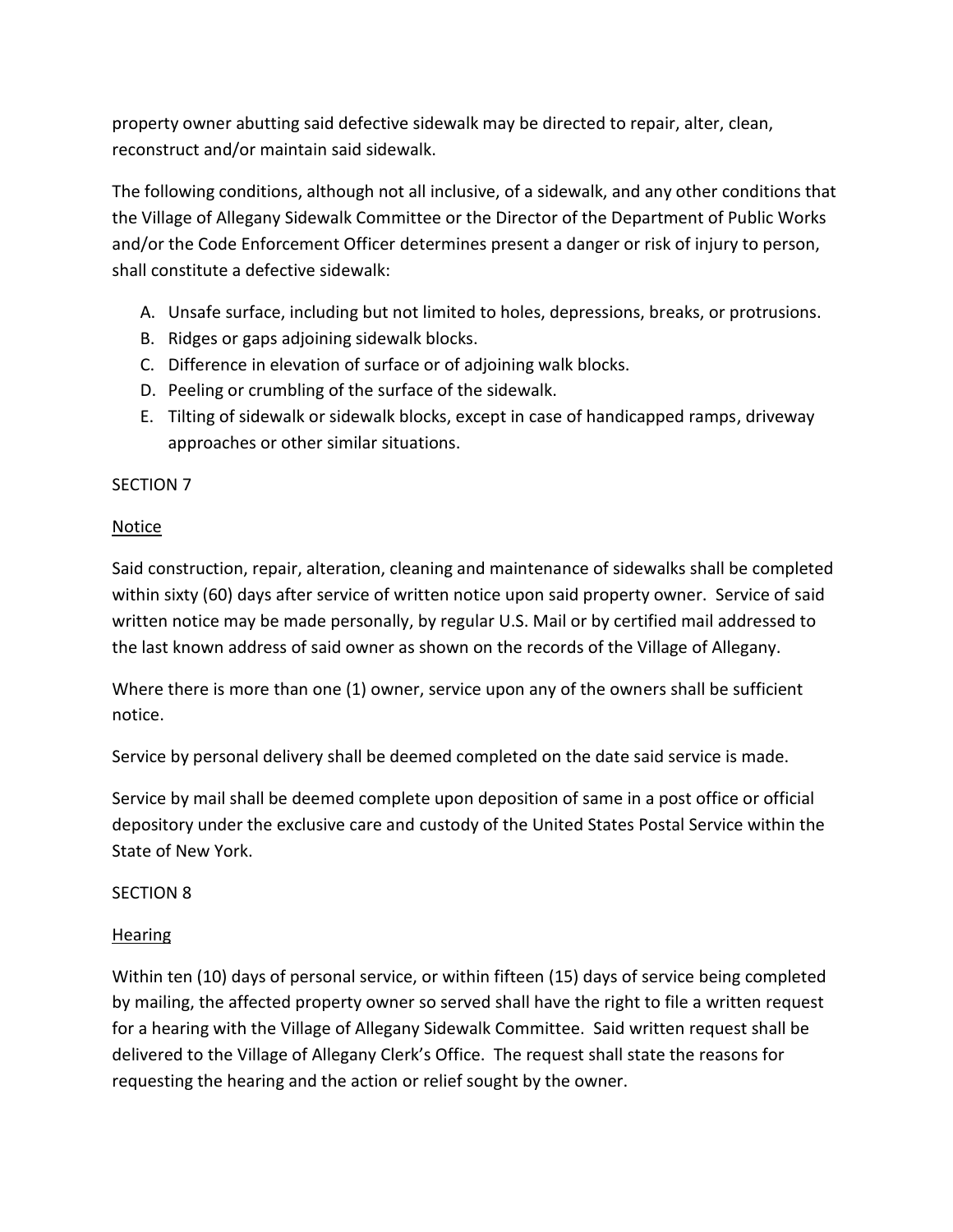If a property owner does not file a timely request for a hearing in accordance with the proceeding paragraph, the decision of the Village of Allegany Sidewalk Committee, regarding the nature and extent of the construction, repair, alteration, cleaning and maintenance of the sidewalk, as well as the cost of the same to be charged to the owner, if the work is performed by or for the Village, shall become final.

If the property owner complies with a written request for a hearing, such hearing shall be scheduled promptly by the Village of Allegany Sidewalk Committee, but in no event later than ten (10) days after receipt, by the Village Clerk, of the request for said hearing by the property owner. Said time and place shall be reasonably convenient to both the property owner and the Village of Allegany Sidewalk Committee. Written notification specifying the time, place and procedure governing the hearing shall be mailed to the property owner at the address designated by him/her, for his/her request for a hearing filed with the Village Clerk.

**Conduct of Hearing.** The Village of Allegany Sidewalk Committee shall conduct the hearing at the time and place specified in the Notice. The hearing shall be conducted informally by the Village of Allegany Sidewalk Committee and oral or documentary evidence pertinent to the facts and issues raised by the Village and the property owner may be received without regard to admissibility under the rules of evidence applicable to judicial proceedings. The Village of Allegany Sidewalk Committee shall require participants and spectators to conduct themselves in an orderly fashion. Failure to comply with the directions of the Village of Allegany Sidewalk Committee to maintain order may result in exclusion from the proceedings or in a decision adverse to the interests of the disorderly party and granting or denial of their relief sought, as appropriate. All parties to the hearing shall further be afforded a fair hearing providing the basic safeguards of due process.

**Determination.** Within five (5) days following the close of the hearing the Village of Allegany Sidewalk Committee shall affirm, reverse or modify the Notice regarding the nature and extent of the construction, the repairs, alteration, cleaning or maintenance of the sidewalk required and the resulting costs of same to the owner if the work is performed by or for the Village. The Village of Allegany Sidewalk Committee decision shall be made in writing and a copy either served personally on the owner or forwarded by first-class mail to the address designated by the property owner in his/her written request for a hearing. The original of said decision shall be filed with the Village Clerk. The decision of the Village of Allegany Sidewalk Committee shall be final and conclusive.

**Compliance.** The final decision of the Village of Allegany Sidewalk Committee, after a hearing, shall be complied with by the property owner within sixty (60) days of the date of that final decision.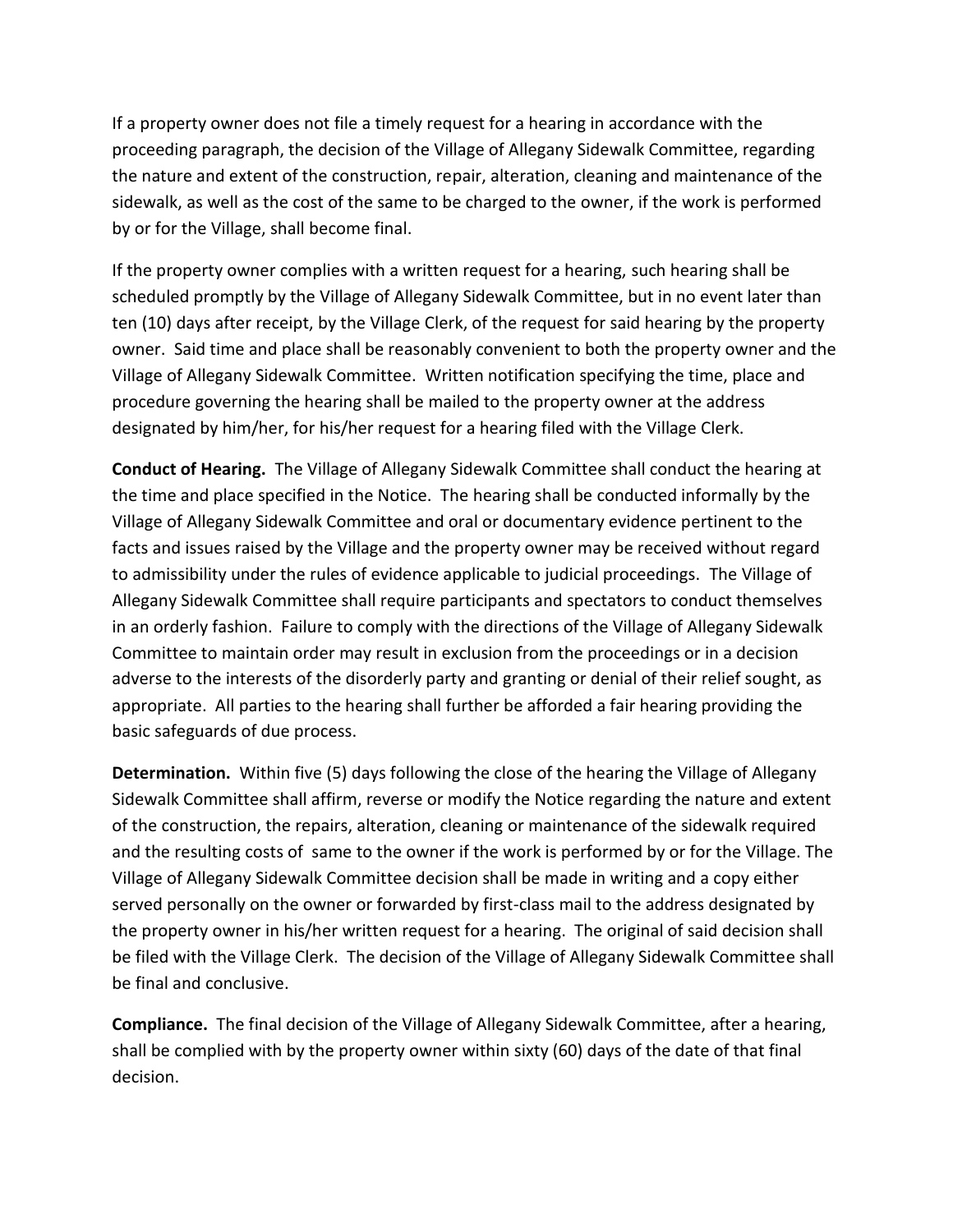#### SECTION 9

## Responsibility for Costs

The cost or expense and the duty to construct and/or repair, alter, clean and maintain sidewalks within the Village of Allegany shall be the obligation and responsibility of the property owner of the lands deemed benefitted.

#### SECTION 10

#### Method of Payment

In the event that the owners of the lands deemed benefitted elect to make the improvements, construction, repair, alteration, cleaning or maintenance upon receiving the Notice from the Village of Allegany, as provided in SECTION 7 of this Local Law, the owner shall notify the Village of Allegany of his/her election before the improvement is commenced, and the Village of Allegany shall be obligated to oversee the construction, repair, alteration, cleaning or maintenance in order to insure that the improvements, repair, alteration, cleaning or maintenance meet the Village of Allegany specifications.

If, upon receiving the Notice from the Village of Allegany as provided in SECTION 7 of this Local Law, a sidewalk is not installed, constructed, repaired, altered, cleaned or maintained by the property owner as required by this Local law, and the Village of Allegany undertakes to construct, repair, alter, clean or maintain said sidewalk, then the Village Clerk, upon completion of the work, shall promptly present the owner of the premises benefitted with a bill for the aforesaid costs. If the same is not paid within thirty (30) days of such presentation such costs shall be assessed against the parcel of real property adjoining the sidewalk and the cost shall become a lien thereon, collectible in the same manner as delinquent Village taxes and/or the Village may proceed to collect by any other lawful manner against the property owner, including the method permitted by SECTION 12 of this Local Law.

#### SECTION 11

#### **Exception**

Notwithstanding the provisions of SECTION 9 the expenses assessed to any owner of real property pursuant to the Local Law shall not include the following:

1. The expense of installing, repairing or altering that portion of a sidewalk exceeding a width of ten (10) feet.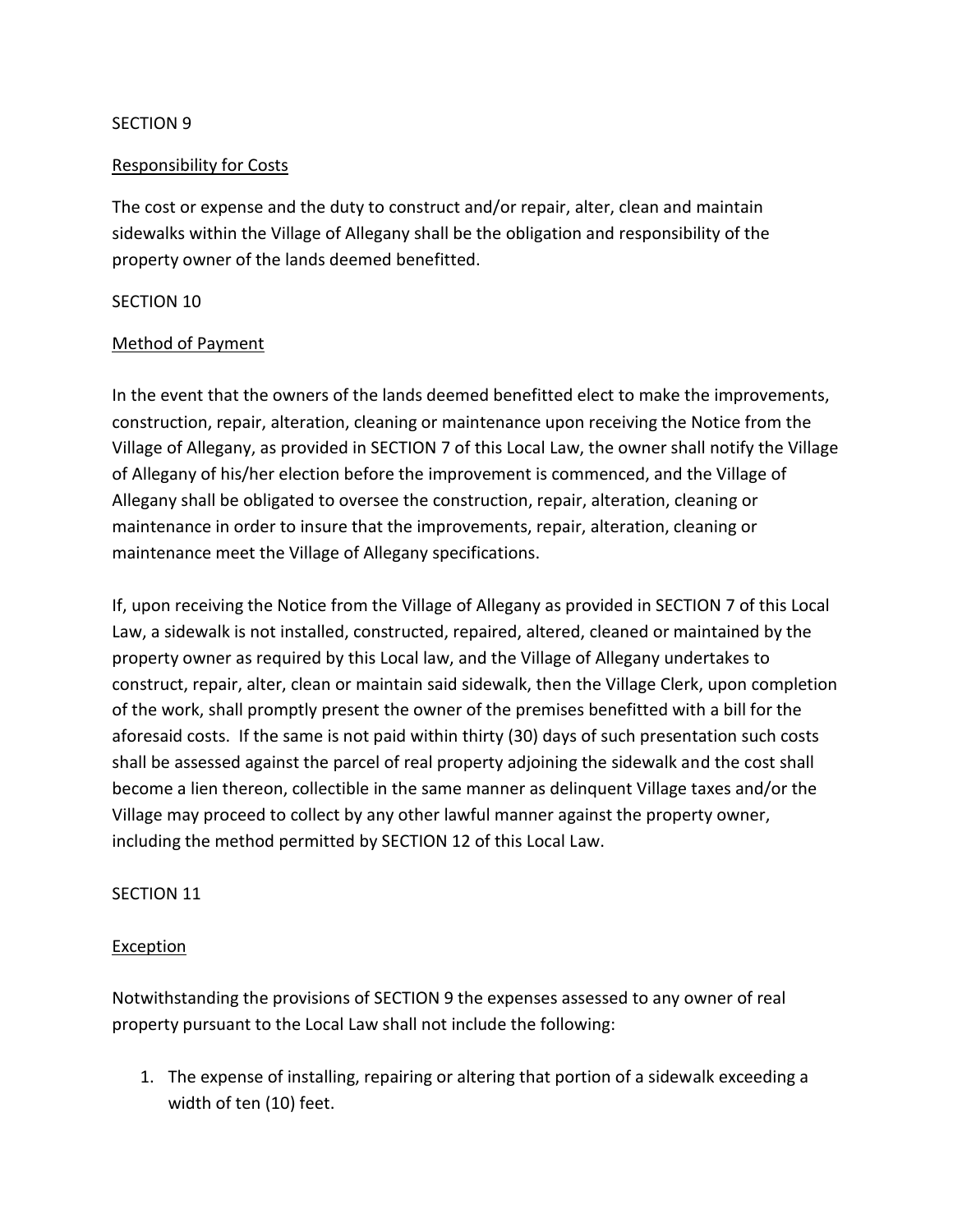- 2. The expense of installing curbs or curb cuts when such work is caused to be done pursuant to this Local Law.
- 3. The expense of ornamentation with trees and the cost of tree removal when such work is caused to be undertaken pursuant to this Local Law.
- 4. The expense of construction superstructures over streams or streambeds.
- 5. The expense of preparing the property to proper grade (excessive fill or excavation), will be done at the expense of the Village of Allegany.
- 6. The Village of Allegany shall be responsible for and pay all survey costs incurred and necessary to ensure the proper location of any new or relocated sidewalk which is required to be constructed or relocated by order of the Village Board of Trustees pursuant to this Local Law.

In the event that owners shall, within the required time, and at their own cost and expense, elect to undertake and make the improvements, construction, alteration, repair, cleaning and maintenance of the sidewalk which the Board of Trustees has caused to be required pursuant to this Local Law, the expense incurred by the owner for that portion of sidewalk wider than ten (10) feet, curbs, cuts, or superstructures over streams or streambeds, shall be reimbursed to the owner by the Village and be paid from the General Fund of the Village.

# SECTION 12

# Costs

The Village Board of Trustees recognizes that the construction of sidewalks can be costly and that it may impose a difficult economic hardship on the owner of the real property benefitted thereby.

Purely as an accommodation to the Village property owner, in the event the Village of Allegany undertakes the ordered work and constructs, repairs, alters, cleans or maintains the ordered sidewalk on behalf of, and at the expense of, the adjoining property owner, said adjoining property owner shall repay the cost of such construction, repair, alteration, cleaning or maintenance to the Village of Allegany in equal annual installments, with installation, construction, repair, alteration, cleaning or maintenance of sidewalk equal a total cost between Two-Hundred Dollars (\$200.00) and Three-Thousand Six-Hundred Dollars (\$3,600.00), the same shall be paid to the Village, at the same time Village taxes are paid, in three (3) equal annual installments of principal plus interest on the unpaid balance of principal at the rate of six percent (6%) per annum over a period of three (3) years. In the event the total cost, for any one particular property or lot, within the Village of Allegany exceeds the sum of Three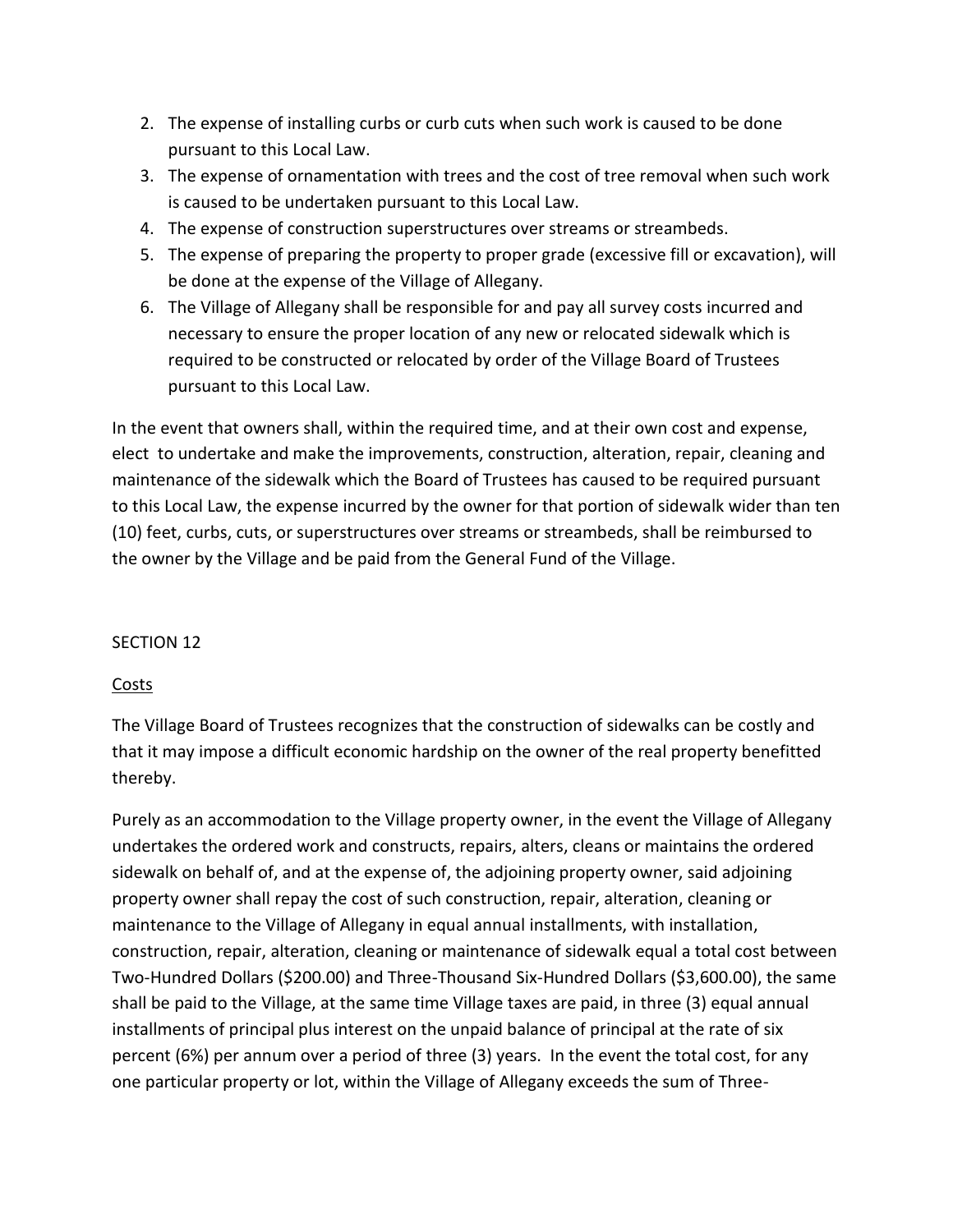Thousand Six-Hundred Dollars (\$3,600.00) then the Village Board of Trustees may, for good cause shown, extend the repayment period but in no event to exceed five (5) years.

All charges billed by the Clerk Treasurer under this Local Law shall be assessed against and become a lien on the lands deemed benefitted to the same extent as Village taxes; included in the General Village Tax Roll, and collected in the same manner as other Village taxes.

## SECTION 13

## Village Ordered Relocation

Whenever the relocation of any installed sidewalks, meeting Village standards, is necessitated because of the construction of a widening of pavement of any street or because of any other reason, request or demand by the Village of Allegany, the cost or expense thereof shall be paid solely by the Village of Allegany from the General Fund; and no part of such cost or expense shall be assessed against the premise which abut or upon which the sidewalk lies.

#### SECTION 14

#### Change of Grade

If the owner of any lands, the grade or level of which is above the established grade of the sidewalk in front of his/her lands, shall neglect or refuse to protect such land and to grade such lands as to prevent dirt, earth, stones or other material from falling or being washed upon the sidewalk of such lands, for twenty (20) days after service upon him/her of such Notice, the Director of Public Works shall cause such work to be done in the same manner as hereinbefore provided and the cost and expense of such work shall be paid by the property owner in the manner set forth in SECTION 10 of this Local Law.

#### SECTION 15

#### Permit Requirements

Before engaging upon sidewalk construction, repair or alteration, the owner, or the contractor on behalf of the owner, must first obtain a Permit from the Village Board of Trustees or the Village of Allegany Code Enforcement Officer. Applications shall be made to the Village Clerk, who shall refer the completed applications to the Village Board or Village of Allegany Code Enforcement Officer.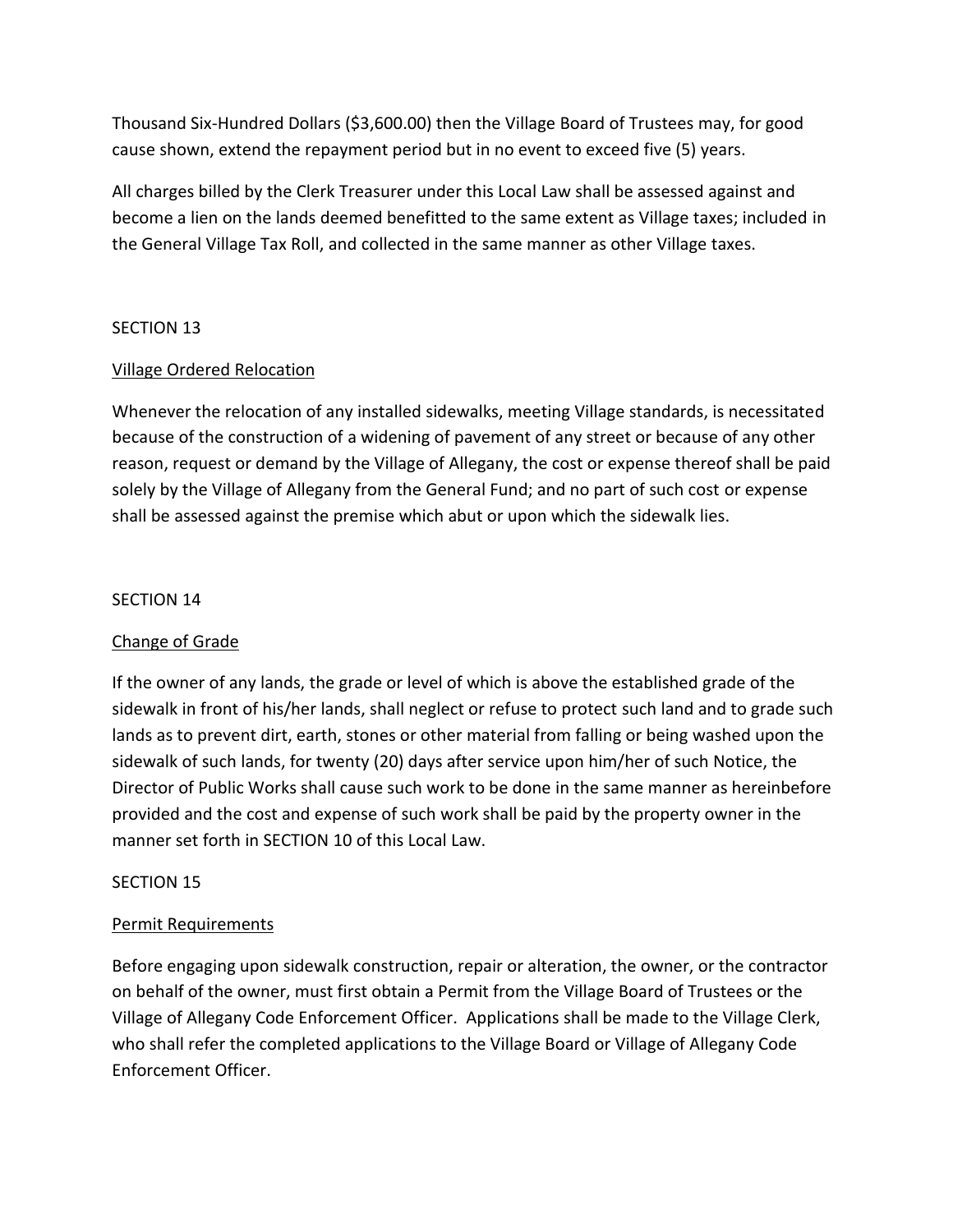At the time of making application to the Village for a Permit to construct, repair or alter a sidewalk, the owner or contractor shall pay to the Village a permit fee in such amount as the Board of Trustees may, from time to time, determine by resolution.

At such time as the Village Board of Trustees or the Village of Allegany Code Enforcement Officer approves the construction, repair or alteration application, a Permit shall be issued by the Village of Allegany Code Enforcement Officer and the Village Clerk, on behalf of the Village of Allegany Code Enforcement Officer, at the time of the issuance of the Permit, shall deliver to the property owner or his/her contractor a copy of the required specification for the construction, repair or alteration of the sidewalk.

## SECTION 16

## **Inspection**

The property owner is responsible for the quality of the finished sidewalk. A representative of the Department of Public Works and/or Code Enforcement Officer will inspect the project, from time to time, and may require the owner to remove or replace any construction or repair that does not meet the construction standards set forth by the Village.

A copy of any Permit issued in accordance with this Local Law shall be in the possession of the persons actually doing the work and shall be available for inspection by the Director of Public Works, his representatives and/or the Code Enforcement Officer.

Any person constructing, repairing or altering a sidewalk shall provide barricades during construction, repair or alteration and appropriate lighting during the hours of darkness around any excavation or other hazards caused by such work.

#### SECTION 17

#### Penalties

Any person violating any of the provisions of this Local Law shall be subject to a fine, such fine not to exceed Two-Hundred Fifty Dollars (\$250.00). Such penalties may be in addition to any other remedies or actions that may be taken by the Village of Allegany either as provided herein or as may otherwise be permitted by law.

#### SECTION 18